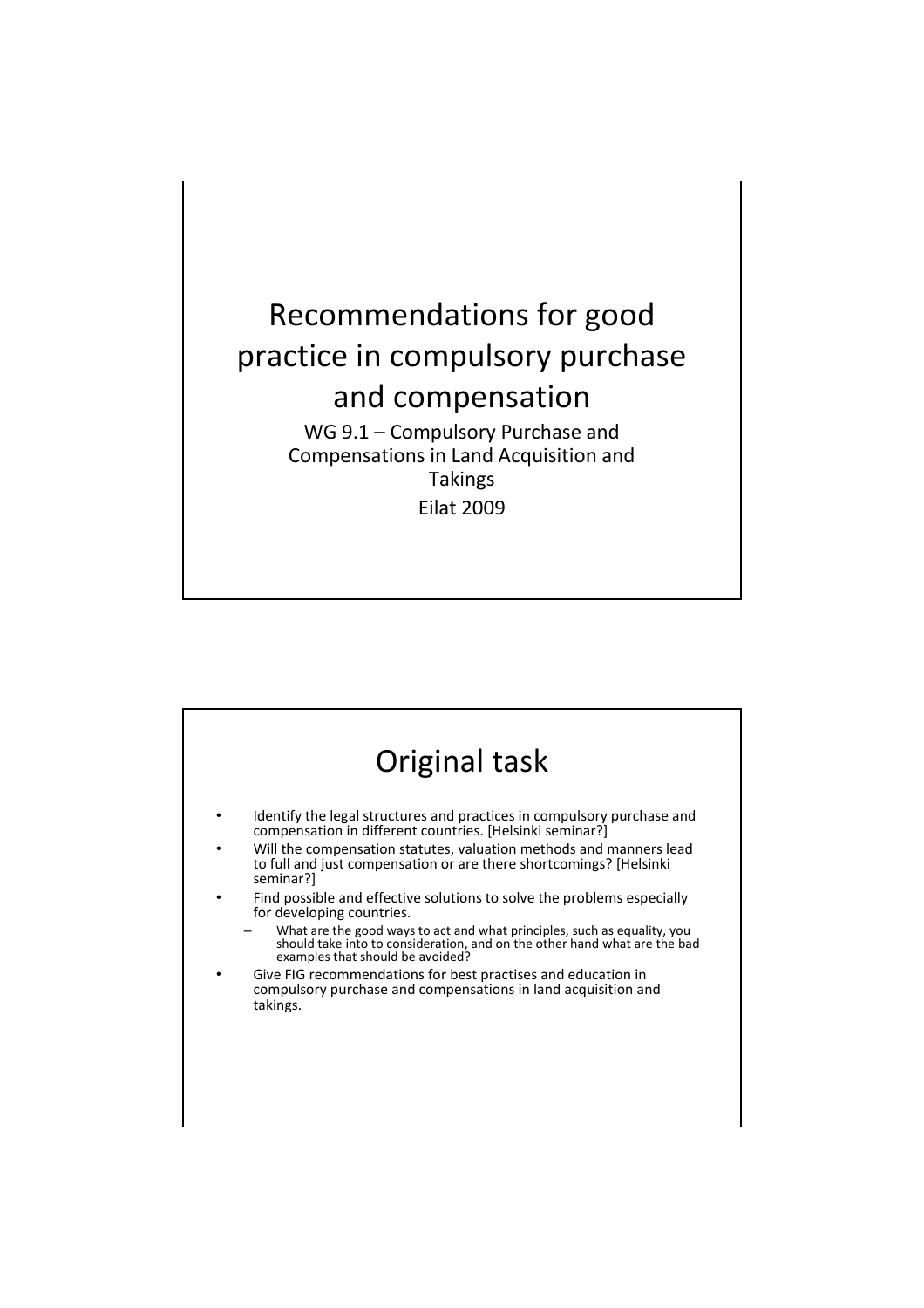

## Nordic Journal of Surveying and Real Estate Research

1 Seija Kotilainen, Institutions In Conflict Management of Highway And Railway Projects In Finland - General Analysis and The Property Owner's Perspective

- 2 Tuomo Heinonen, Quality management of compulsory purchase processes in Finland
- 3 Ewa Kucharska-Stasiak, Uncertainty of Valuation in Expropriation processes. The Case of Poland
- 4 Gerhard Navratil, Expropriation in a simple cadastre
- 5 Muhammad Bashar Nuhu, Compulsory Purchase and Payment of Compensation in Nigeria A case study of Federal Capital Territory (FCT) Abuja
- 6 Katri Nuuja et al., Coercive purchase of a missing part of a plot
- 7 Frances Plimmer, Compulsory Purchase and Compensation: an overview of the system in England and Wales
- 8 Håvard Steinsholt, Land Acquisition and Expropriation Performed Decentralized Experiences from Norwegian municipalities.
- 9 Magdalena Zaleczna, The Institutional changes, social capital and old expropriation's consequences in Poland
- 10 Sabina Źróbek Is the Amount of Compensation for Real Estate Expropriation Just? current state and proposals for changes
- 11 Peter Elliott, Property Values and infrastructure provisions: a conceptual model of risk perception, amplification and worsenment.
- 12 Miroslaw Gdesz, Betterment Deduction as a form of compensation
- 13 Apostolos Arvantis, Modelling Expropriation using UML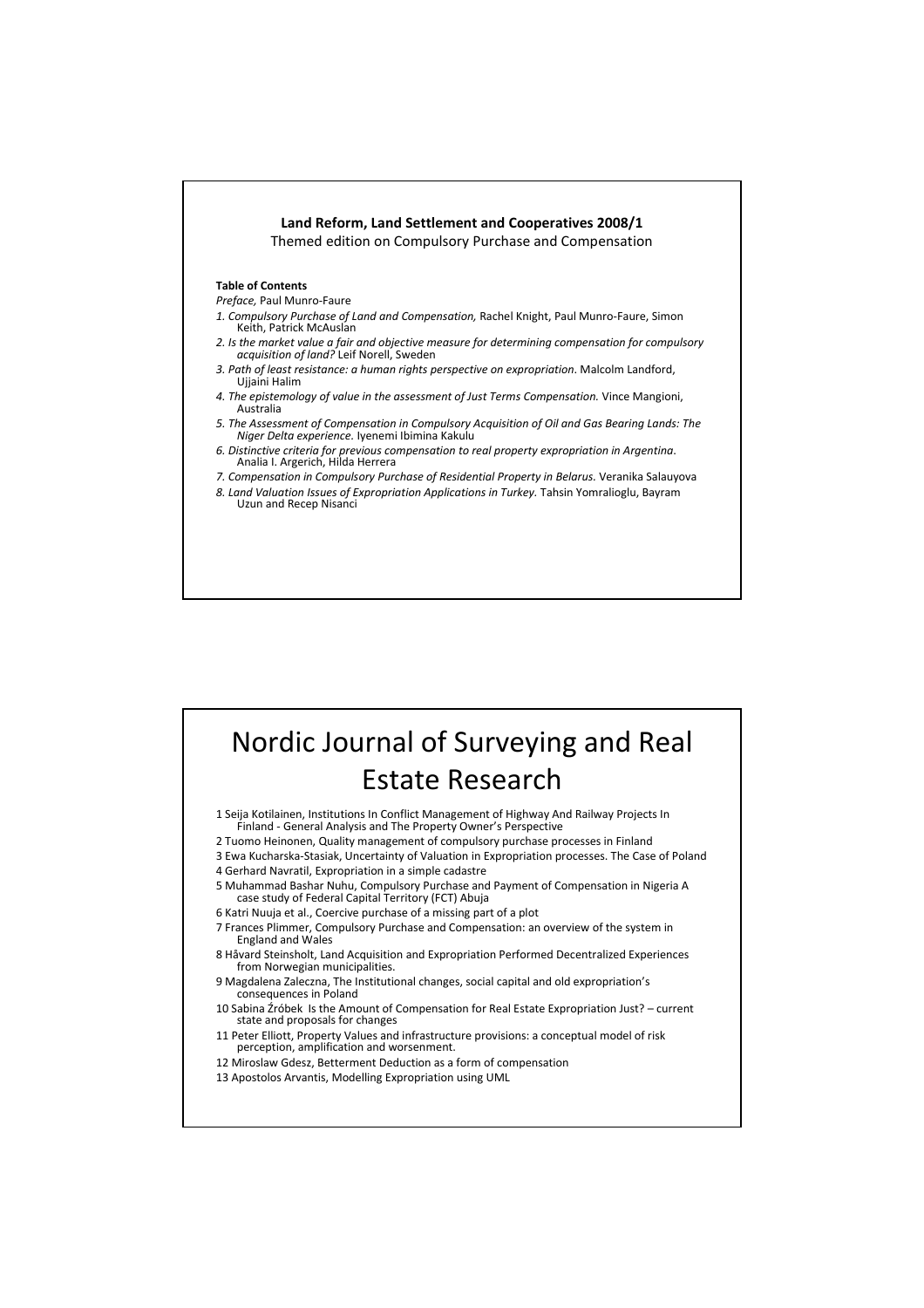



2 Steponas Deveikis, Compulsory Purchase of Property for Public Needs and Compensation – Development of Procedures and the Role of Valuation in Lithuania

- 3 Peter Graham, Case study The Legislation of Ocean Beach Road Hawkes Bay New Zealand
- 4 Richard Grover, Compulsory Purchase in the Transitional Countries of Central and Eastern Europe 5 Evelin Jürgenson, The Voluntary and Compulsory Means of Land Acquisition for Public Needs in Estonia
- 6 Simon Keith, Critical valuation issues (UK)

7 Pekka Korhonen, Does Land Expropriation Support Innovative Procurement in Road Projects?

8 Siim Maasikamäe,The Problems of Land Acquisition and Expropriation for Development in Estonia

9 Nira Orni, Can I Bore A Tunnel Under Your House? The Story of the Carmel Tunnels

10 John Sturgeon, An Investigation into the Property Value Impacts of Compulsory Acquisition of Subterranean Property Interest for Transport Infrastructure Projects in Australia

11 Aivar Tomson, Valuation for Expropriation in Estonia Interpretation of the key issues

12 Ulrik Westman (Habita), Pro poor approaches to compensation and expropriation in developing countries

13 Winrich Voss, Compulsory purchase and compensation according to the German Federal Building Code 14 Ryszard Źróbek, An Assessment and Proposed Changes to the Principles and Procedures of Real Estate Expropriation after 1945

15 Malcolm Landford, Ujjaini Halim, Compulsory land Purchase: A grassroot and human rights perspective.

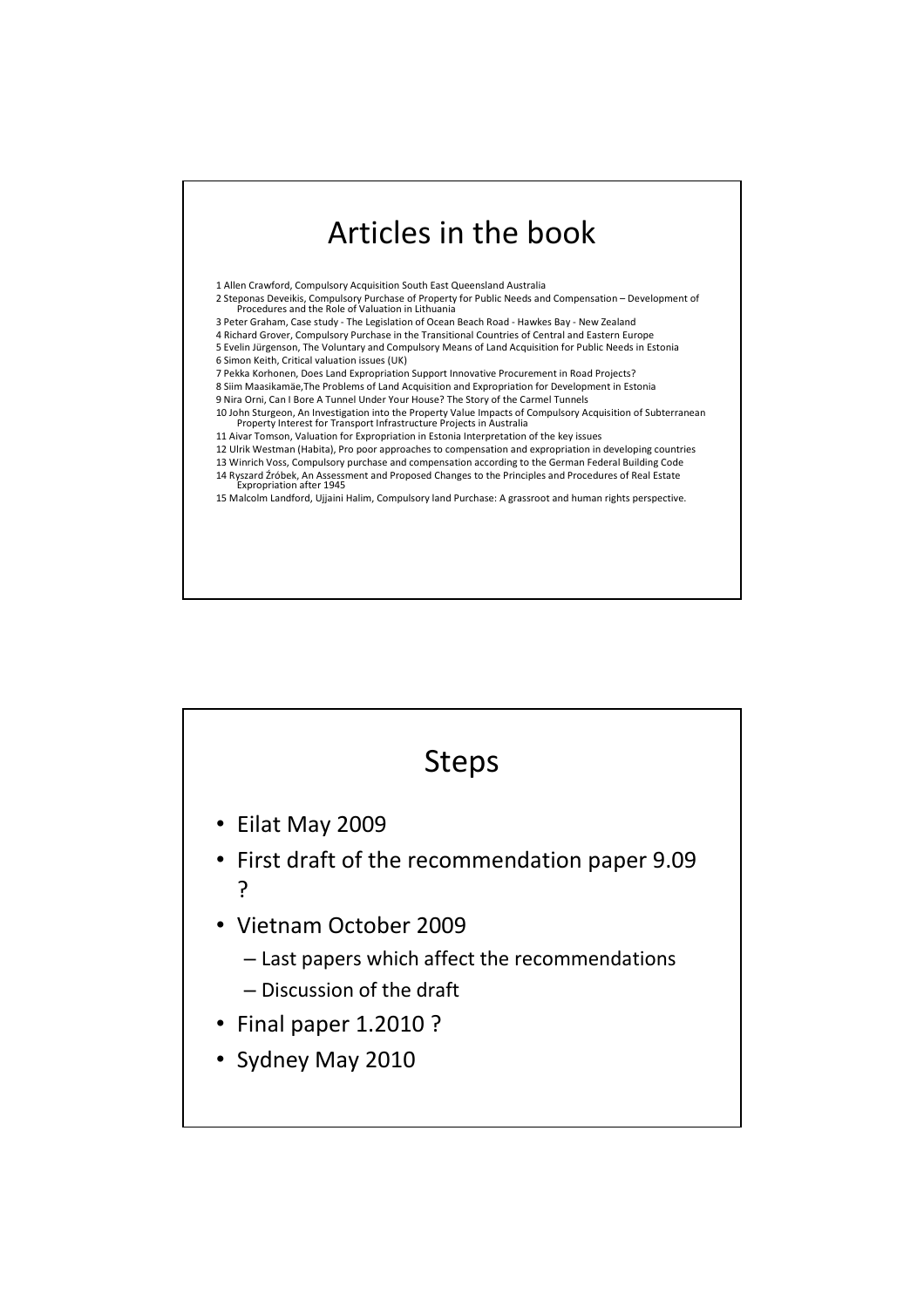## Tasks to do Subdivide the subject area into topics national and regional bases – Permission process – The purpose for the expropriation • Connection to the planning system • Purposes: 1) infrastructure, 2) protected areas, 3) business needs, 4) residential areas – Agreements – Other possibilities to avoid – Expropriation procedure – Compensations • Full ownership, other rights, informal rights – Appeals – Efficiency of the process (process economy) – Actors – Landowner's perspective – Society's perspective – SWOT analyses • Recommendation to whom? – Inform experts, lawers and politicians about good practices?

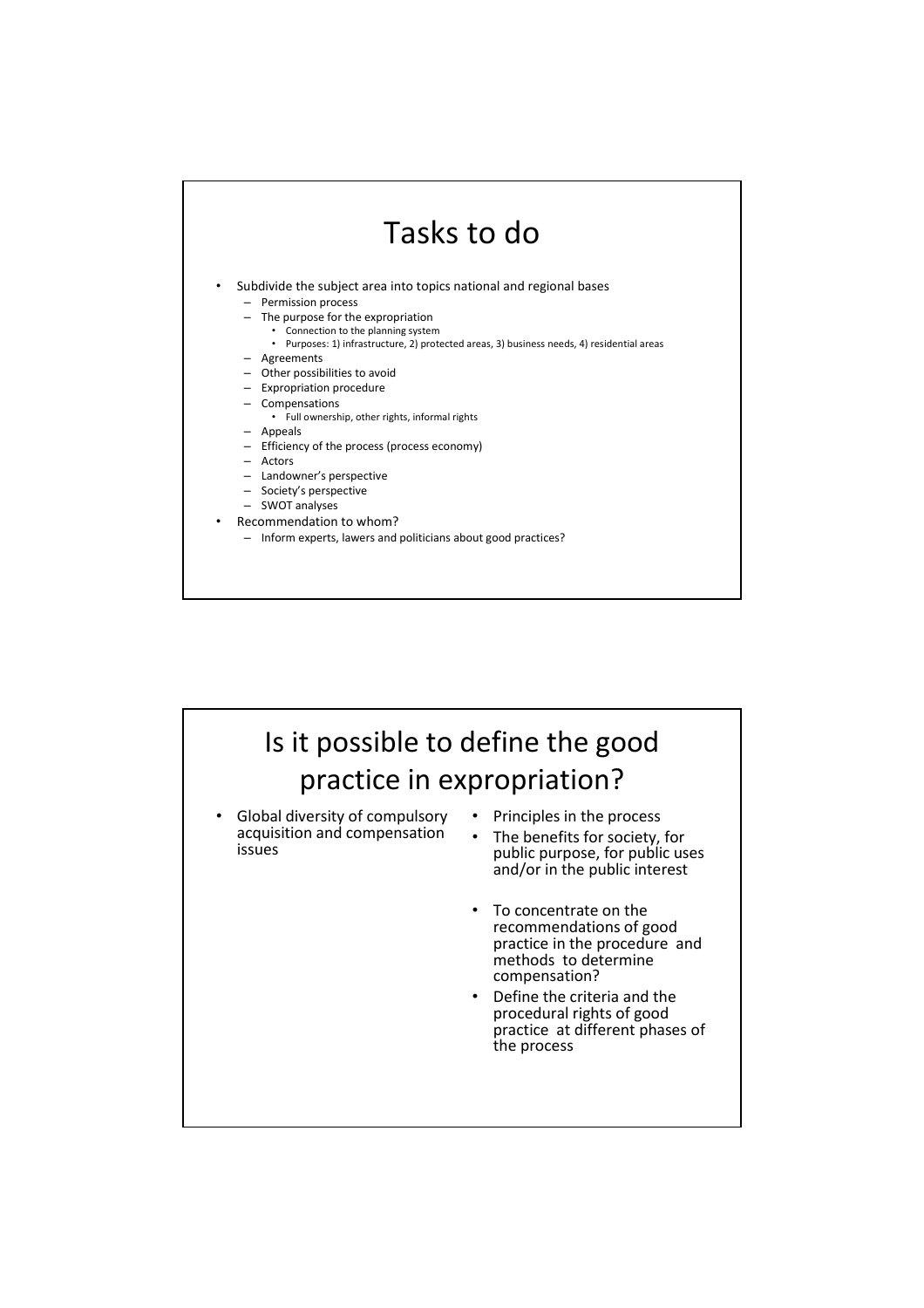

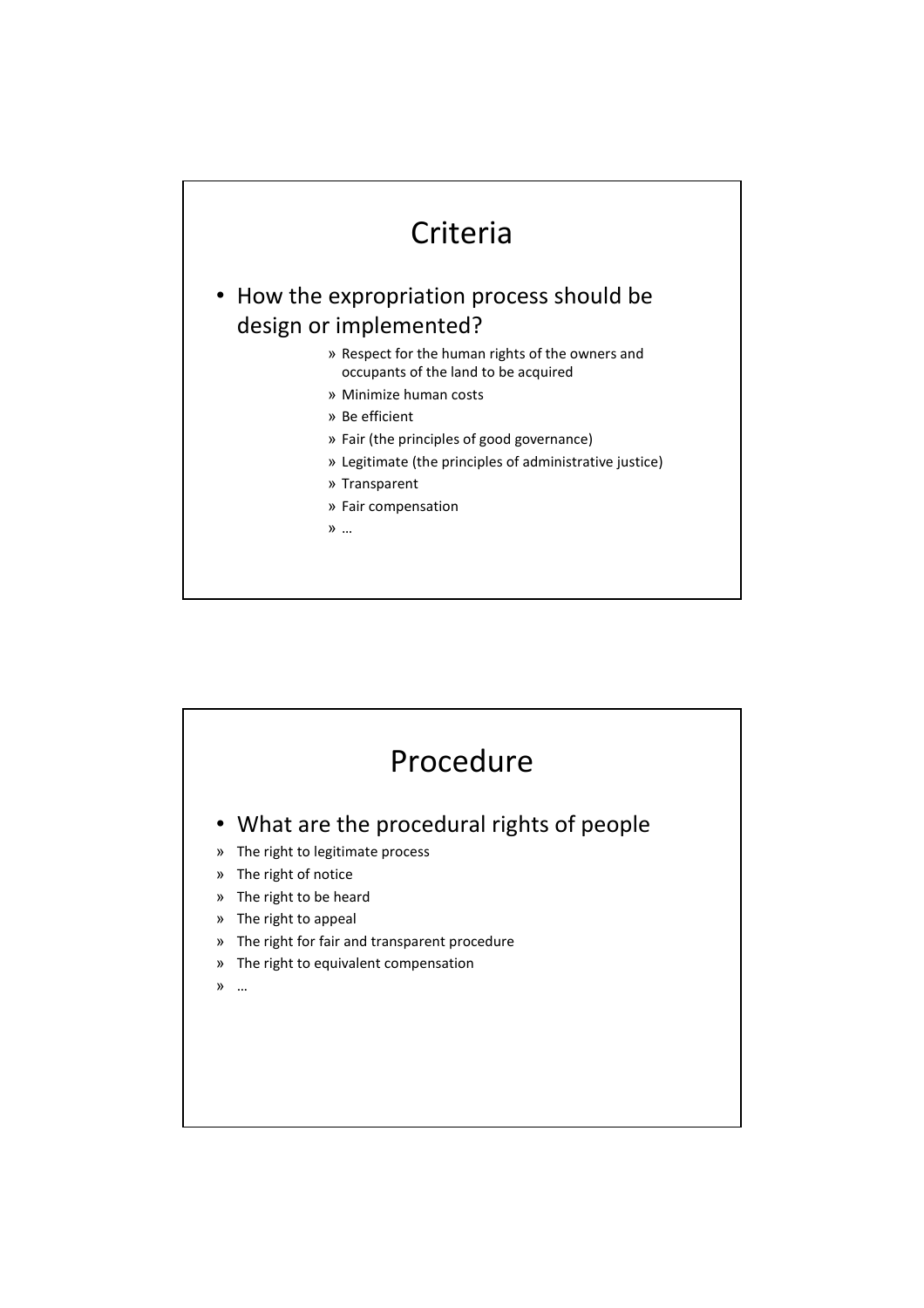| <b>Criteria</b>                                | <b>Phases</b>                            | <b>Procedural rights</b>                               |                                          |
|------------------------------------------------|------------------------------------------|--------------------------------------------------------|------------------------------------------|
| Minimize human<br>costs                        | Planning?                                |                                                        |                                          |
| Transparent                                    | Publicity /<br><b>Disclosure</b>         | • The right of<br>notice<br>• The right to be<br>heard |                                          |
| Just<br>compensation,<br>fair<br>compensation, | Valuation and<br>submission of<br>claims | • The right to<br>equivalent<br>compensation           | International<br>valuation<br>standards? |
|                                                | Payment for<br>compensation              |                                                        |                                          |
|                                                | Possession                               |                                                        |                                          |
| Legitimate                                     | Appeals                                  |                                                        |                                          |
|                                                | Restitution                              |                                                        |                                          |
|                                                | Stages from Keith et al. 2008            |                                                        |                                          |

| <b>Application for expropriation</b><br><b>Public hearing</b><br><b>Permission for expropriation</b> | <b>Permit phase</b>             |
|------------------------------------------------------------------------------------------------------|---------------------------------|
| Disclosure<br>Valuation and submission of<br>claims<br>Appeals<br>Registration                       | <b>Expropriation proceeding</b> |
| Payment for compensation<br>Possession<br>Restitution                                                | <b>Execution phase</b>          |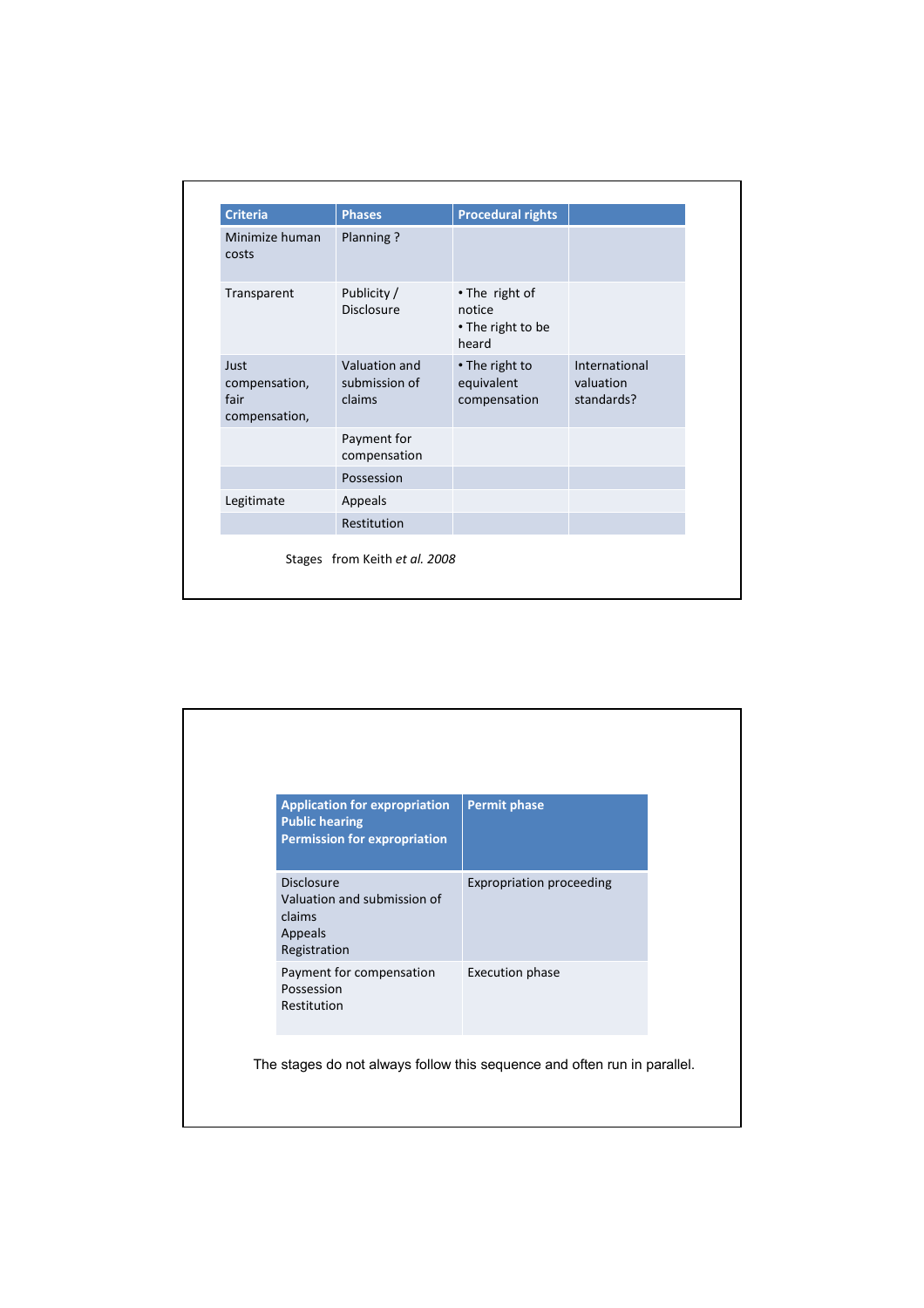## How to find out what constitutes a good practice in expropriation?

- Design the Questionnaire
- Timetable and participants?
- Examine national good practice experience
- » To ask about criteria and procedural rights?
- » To ask about good/bad practice examples from each country, following the predefined phases?
- » What kind of other information we need from different countries in order to be able to define the good practice?
- » What are the important aspects (elements) which should be included into a good practice recommendation ? (based on the country and the point of view)
- » How it should be written?